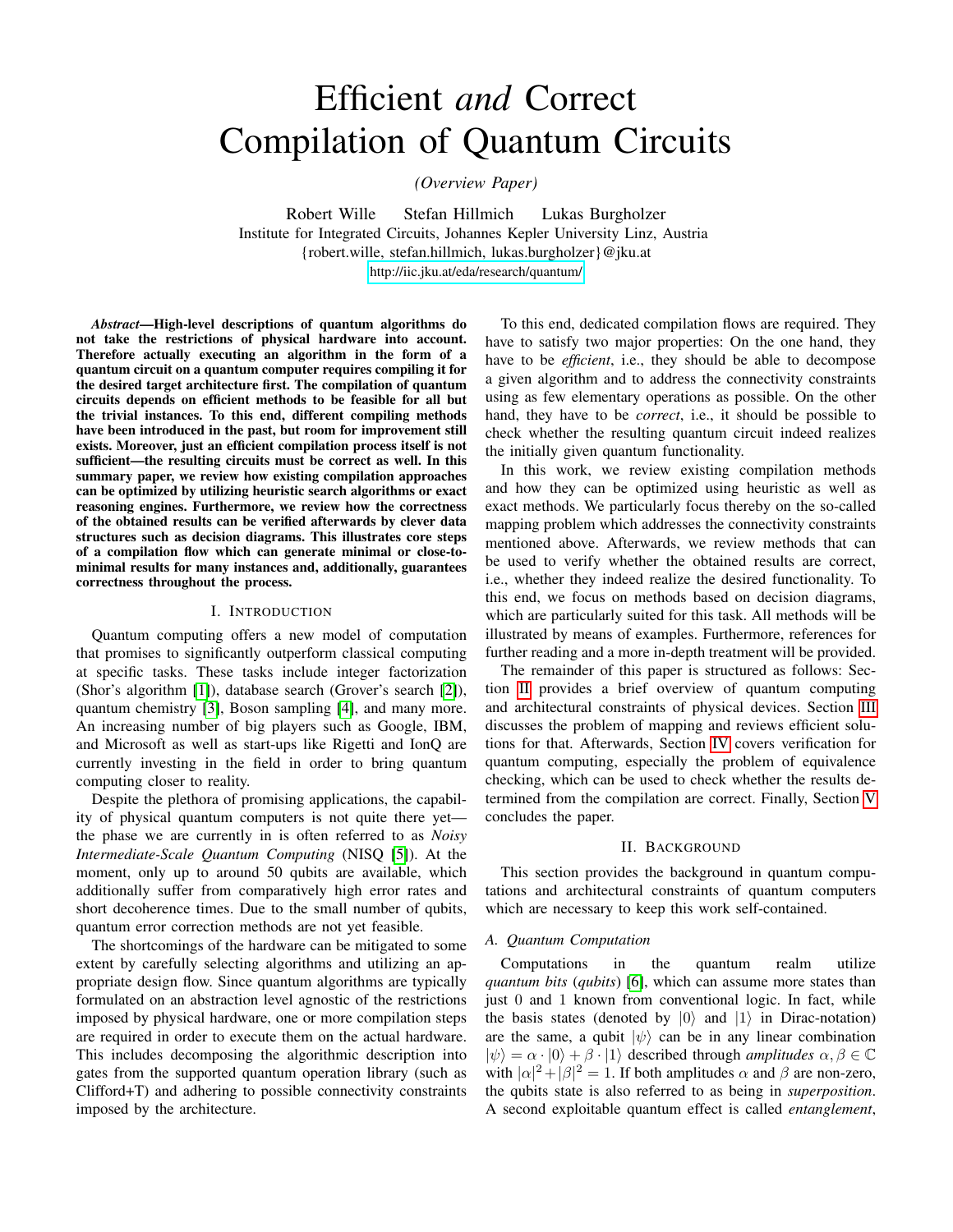<span id="page-1-2"></span>

Fig. 1: Quantum operations and circuit

where operations on one qubit influence the state of another qubit. On a quantum computer, the values of  $\alpha$  and  $\beta$  cannot be directly observed. Instead, a measurement of a qubit collapses the state of the qubit back to one of the basis states  $|0\rangle$  (with probability  $|\alpha|^2$ ) or  $|1\rangle$  (with probability  $|\beta|^2$ ).

In general a quantum system consists of an ensemble of  $n$  qubits—spanning a  $2^n$ -dimensional complex state space, i.e.,  $|\psi\rangle = \sum_{x \in \{0,1\}^n} \alpha_x |x\rangle$  with  $\alpha_x \in \mathbb{C}$  such that  $\sum_{x \in \{0,1\}^n} |\alpha_x|^2 = 1$ , which is commonly represented as the  $2^n$ -dimensional complex *state vector*  $[\alpha_x]_{x \in \{0,1\}^n}$ . The current state of a quantum system  $|\psi\rangle$  can be manipulated using quantum operations, which are defined through unitary  $2^n \times 2^n$  matrices<sup>[1](#page-1-1)</sup>. With the exception of measurements, quantum operations are therefore inherently reversible.

Example 1. *Two common quantum operations with their matrix representations are shown in Fig. [1a.](#page-1-2) The Hadamard transformation* H *sets a qubit into superposition, e.g., it transforms*  $|0\rangle$  *to*  $\frac{1}{\sqrt{2}}$  $\frac{1}{2}(|0\rangle + |1\rangle)$ . The controlled-NOT CNOT *operates on two qubits and negates the* target qubit*, iff the chosen* control qubit *is in the state*  $|1\rangle$ *.* 

A quantum algorithm is commonly described as a sequence of quantum operations applied to the qubits of a quantum system. Quantum circuit diagrams allow to visualize any such sequence. Here, the qubits are represented by horizontal lines, while quantum operations are placed on the qubits and are applied from left to right. In this context quantum operations are also referred to as *quantum gates*.

Example 2. *Fig. [1b](#page-1-2) illustrates a quantum circuit consisting of a single Hadamard gate and four CNOTs. In case of the CNOTs, the black dot denotes the control qubit, while the* ⊕*-symbol denotes the target qubit. The gates are labeled*  $g_0, \ldots, g_4$  *and are applied to the qubits*  $q_0, \ldots, q_3$ *.* 

#### <span id="page-1-4"></span>*B. Quantum Computer Architectures*

The high-level descriptions of quantum algorithms commonly do not satisfy the restrictions imposed by actual physical devices. Hence, the quantum circuit representing the algorithm has to be compiled to a version executable on the hardware. The remainder of this section focuses on the IBM QX architectures [\[7\]](#page-4-6) as a representative example.

<span id="page-1-3"></span>

Fig. 2: Coupling map of IBM QX4

All quantum computers available today only offer a restricted set of quantum gates that can be applied to the devices' qubits. This does not mean these quantum computers are not universal—in fact, rather "small" sets of libraries such as Clifford+T are sufficient to approximate any quantum state arbitrarily close [\[6\]](#page-4-5).

Example 3. *Quantum computers made by IBM share the same set of supported quantum operations. They provide the single-qubit* U *gate, which allows for arbitrary singlequbit operations. Additionally, IBM architectures support the two-qubit* CNOT *gate. As these operations form a superset of the Clifford+T gate set, universal quantum computations may theoretically be performed on IBM's hardware.*

In addition to restricting the natively available gates, quantum computers may also impose certain (hardware-dependent) connectivity constraints. These typically limit the possible interactions between qubits in the form of a oupling map.

Example 4. *Consider the IBM QX4 architecture with five qubits, whose coupling map is shown in Fig. [2.](#page-1-3) There, the*  $nodes$   $Q_i$  indicate the physical qubits and an arrow from  $Q_c$ *to*  $Q_t$  *indicates that a CNOT with control*  $Q_c$  *and target*  $Q_t$ *may be applied. In order to distinguish an algorithm's logical and the hardware's physical qubits, logical qubits are denoted with lower-case letters* q<sup>i</sup> *by convention.*

Such connectivity constraints only apply to certain types of quantum computers, e.g., those based on superconducting qubits [\[8\]](#page-4-7)—as opposed to hardware based on trapped ions [\[9\]](#page-4-8).

#### III. COMPILATION

<span id="page-1-0"></span>Compilation of quantum circuits necessitates a multitude of different tasks in order to conduct a given quantum computation on a specific physical device. As already mentioned in the previous section, algorithmic building blocks have to be *decomposed* into elementary gates provided by the underlying architecture. Then, the resulting circuit's logical qubits have to be *mapped* to the device's physical qubits in a way that all coupling constraints imposed by the architecture are satisfied. Furthermore, several pre- and post-mapping *optimizations* may be applied in order to reduce gate count and/or increase computation fidelity. In the following, we consider the *mapping problem* as one of the most important parts of the compilation problem.

<span id="page-1-1"></span><sup>&</sup>lt;sup>1</sup>A matrix U is unitary if  $UU^{\dagger} = U^{\dagger}U = \mathbb{I}$ , i.e., its inverse  $U^{-1}$  is given by the conjugate transpose  $U^{\dagger}$  [\[6\]](#page-4-5).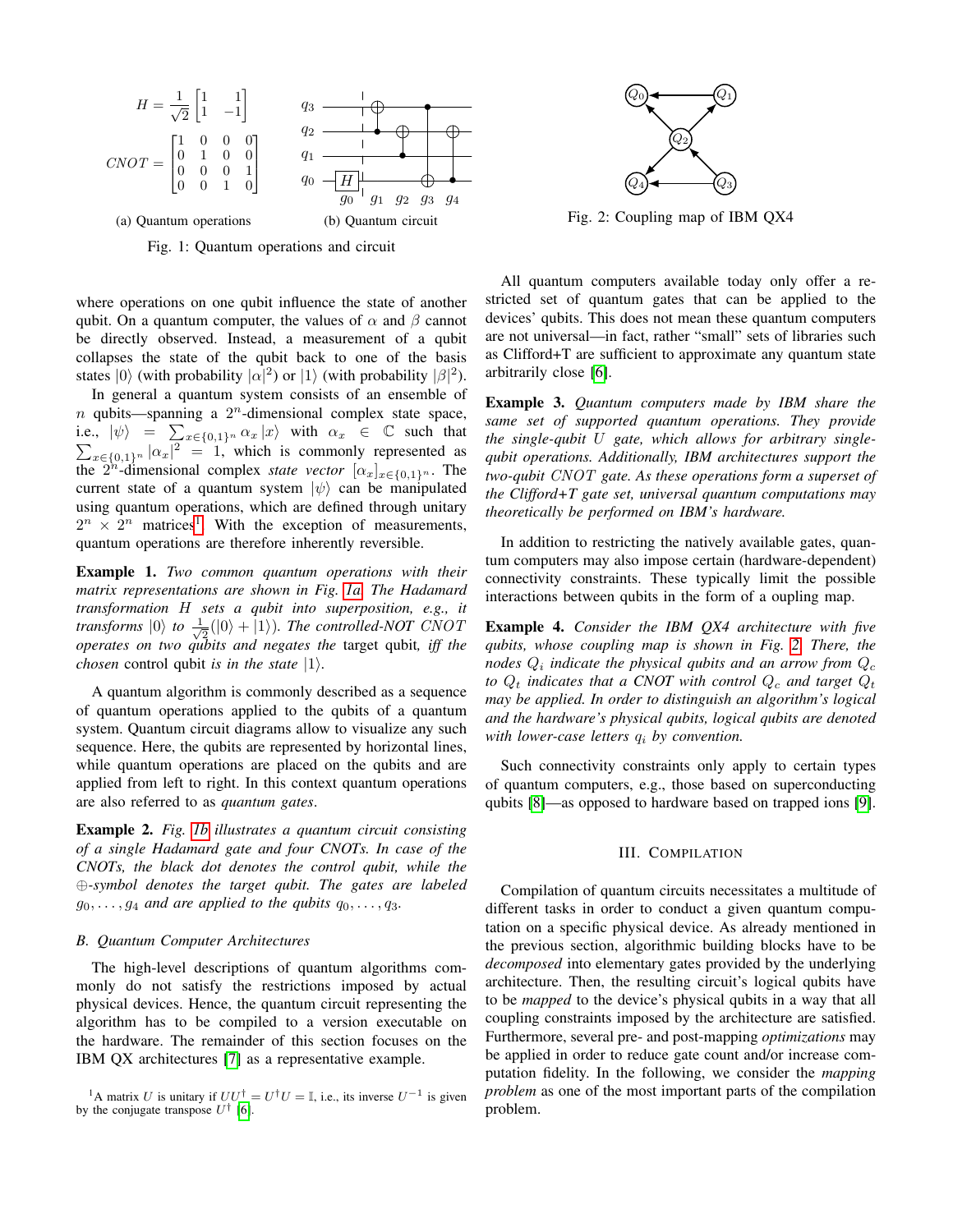<span id="page-2-2"></span>

Fig. 3: Solutions  $G'$  for the compilation problem

<span id="page-2-1"></span>

Fig. 4: Decomposition of a SWAP operation

#### *A. The Mapping Problem*

For the mapping problem, we assume that all building blocks of the quantum algorithm are already decomposed into the specific gate set provided by the target architecture (for this purpose, several methods have been proposed in the literature, see, e.g. [\[10\]](#page-4-9)–[\[13\]](#page-4-10)). Then, in order to satisfy all connectivity constraints imposed by the device's coupling map (see Section [II-B\)](#page-1-4), the algorithms logical qubits have to be accordingly assigned to the architecture's physical qubits. Since there are typically no constraints on the application of single qubit gates, these need not be considered during the mapping process. In general, such a mapping cannot be determined in a static fashion, i.e., by fixing an initial assignment, but the mapping has to change dynamically in all but the trivial cases. Typically, this is realized by inserting SWAP operations<sup>[2](#page-2-0)</sup>, which allow to exchange the logical qubits the operation acts on (see Fig. [4\)](#page-2-1).

However, tackling this problem in a naive fashion, i.e., by considering gate after gate and resolving arising issues through appropriate SWAP insertions, does not yield a feasible procedure and frequently incurs large overheads.

Example 5. *Consider again the circuit from Fig. [1b](#page-1-2) and assume that the target architecture is IBM QX4 with the coupling map given in Fig. [2.](#page-1-3) Choosing the initial mapping*  $q_i \rightarrow Q_i$  yields a situation where none of  $q_1, \ldots, q_4$  satisfy the *coupling constraints. Adding SWAP gates in a naive fashion (i.e., by adding SWAP gates to "move" the qubits so that they eventually satisfy the constraints) may lead to a result as shown in Fig. [3a—](#page-2-2)and, hence, a circuit*  $G'$  *with substantially more gates.*

## *B. Proposed Solutions*

Determining a solution which satisfies the constraints and, at the same time, keeps the cost at a minimum has been proven an NP-complete problem [\[14\]](#page-4-11), [\[15\]](#page-4-12). Accordingly, efficient approaches are key to tackle this problem. In the following paragraphs, we will briefly review two different solutions to the mapping problem, namely a heuristic one based on the A<sup>∗</sup> search algorithm (introduced in [\[16\]](#page-4-13)) and a minimal one utilizing reasoning engines (introduced in  $[17]$ )<sup>[3](#page-2-3)</sup>.

The A<sup>∗</sup> algorithm [\[23\]](#page-4-15) is a state-space search algorithm. To this end, (sub-)solutions of the considered problem are represented by state nodes. Nodes that represent a complete solution are called *goal nodes* (multiple goal nodes may exist). The main idea is to determine the cheapest path (i.e., the path with the lowest cost) from the root node (representing an empty solution) to a goal node (representing a complete solution). Since the search space is typically exponential, sophisticated mechanisms are employed in order to consider as few paths as possible. This  $A^*$ -algorithm was one of the first heuristic methods that has been utilized to address the mapping problem [\[16\]](#page-4-13).

**Example 6.** Fig. [3b](#page-2-2) illustrates the mapped circuit  $G'$  resulting *from the* A<sup>∗</sup> *-approach. As can be seen, this circuit requires fewer* SWAP *and* H *operations and, even it is not optimal in the number of gates, this result is commonly attained after a short runtime.*

A minimal mapped circuit can be obtained by finding the cheapest of all possible mappings – again, an  $\mathcal{NP}$ -complete problem [\[14\]](#page-4-11), [\[15\]](#page-4-12). To this end, the mapping task can be formulated as a problem of *Boolean satisfiability* (SAT) for which efficient reasoning engines tackling this complexity exists (e.g., [\[24\]](#page-4-16), [\[25\]](#page-4-17)). The relationship between logical and physical qubits is encoded in Boolean variables which are then constrained in order to only allow valid assignments conforming with the targeted architecture and ruling out invalid solutions (details on that are provided in [\[17\]](#page-4-14)). Passing these variables and constraints to a reasoning engine in combination with a cost metric (e.g., number of additionally inserted gates) allows to determine an optimal solution to the mapping problem.

**Example 7.** Fig. [3c](#page-2-2) provides the mapped circuit G' deter*mined by the reasoning engine as a result of the SAT encoding. Notably it does not require a single SWAP operation, the only change necessary was the addition of four Hadamard operations to account for the direction in the coupling map.*

Both approaches are extremely flexible when it comes to adjusting to different architectures or cost metrics, as was already shown in [\[26\]](#page-4-18), [\[27\]](#page-4-19) for the heuristic  $A^*$  algorithm, allowing for a broad applicability of these mapping techniques.

<span id="page-2-0"></span><sup>&</sup>lt;sup>2</sup>In case a CNOT with control  $Q_i$  and target  $Q_j$  is to be applied, but there is only an edge from  $Q_i$  to  $Q_i$  in the coupling map, instead of applying a SWAP operation the CNOT can be surrounded with four Hadamard operations, effectively switching control and target

<span id="page-2-3"></span><sup>&</sup>lt;sup>3</sup>Several solutions exist that address the similar problem of nearest neighbor optimization [\[18\]](#page-4-20)–[\[22\]](#page-4-21).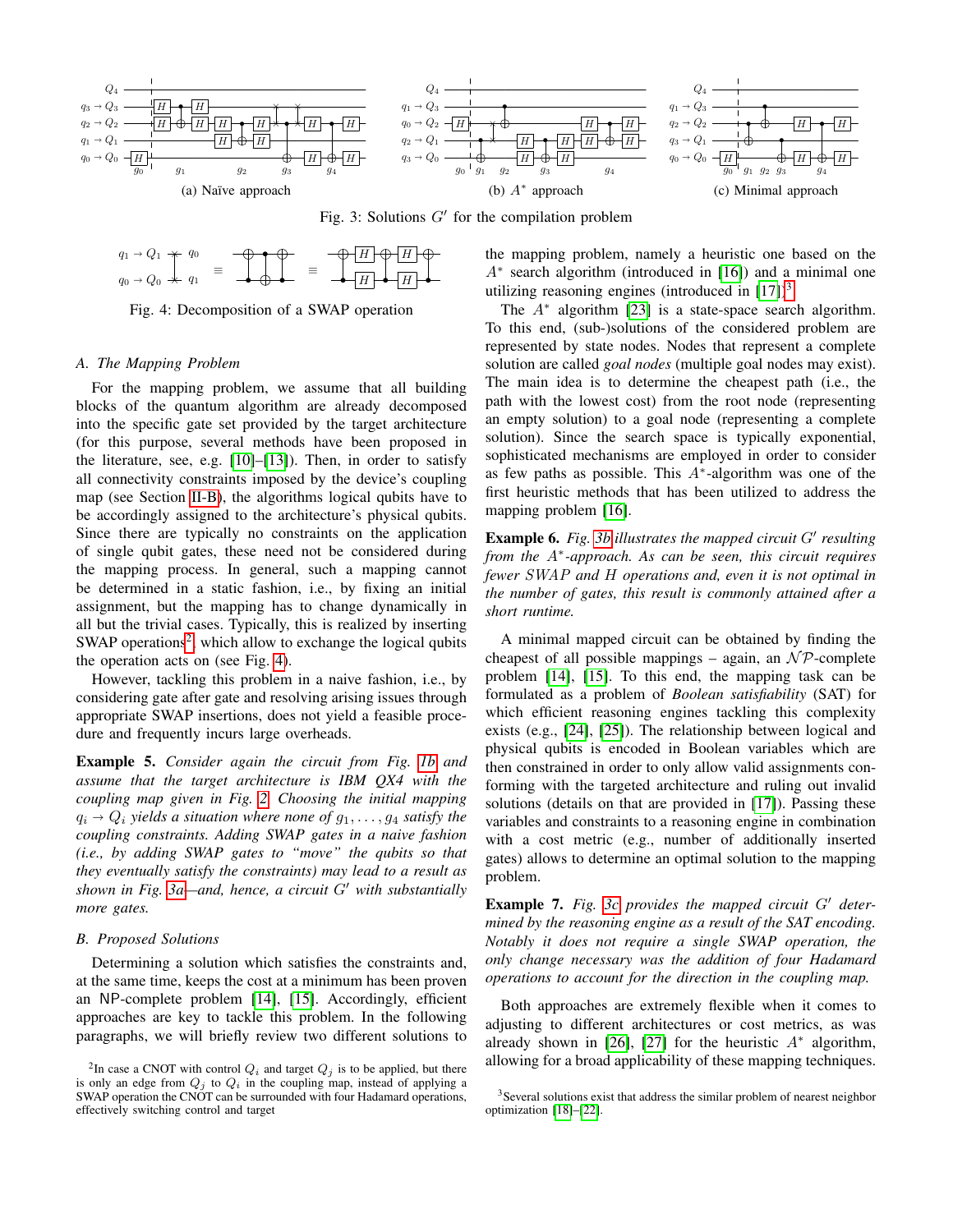## IV. VERIFICATION

<span id="page-3-0"></span>The design task verification comprises multiple levels from the specification of an algorithm down to the actual execution on physical hardware. In this section, we consider *equivalence checking* as a representative part of verification. The problem of equivalence checking addresses the question whether two given circuits  $G$  and  $G'$  do realize the same function—an important question during/after the compilation process. While the problem has been intensively studied in the past [\[28\]](#page-4-22), [\[29\]](#page-4-23), huge improvements may be achieved by utilizing efficient data structures and exploiting some properties unique to quantum computing.

#### *A. Decision Diagrams*

Decision diagrams have been successfully utilized to drastically reduce the required memory to represent state vectors in quantum computing [\[30\]](#page-4-24)–[\[33\]](#page-4-25). Strong simulation approaches based on decision diagrams have recently moved into the spotlight since they can significantly outperform array-based simulators in cases where redundancies can be exploited—in extreme cases leading to an improvement in runtime by from 30 days to 2 minutes [\[34\]](#page-4-26), [\[35\]](#page-4-27).

The main idea of decision diagrams is to identify redundancies in the state vector and provide compaction by sharing structures. The vector is split in half into two sub-vectors. This process is repeated until the sub-vectors contain only single elements, i.e., one split for every qubit. If identical sub-vectors occur in the process, this redundancy is exploited by re-using (sharing) the same structure in the resulting decision diagram.

More precisely, consider a quantum system with qubits  $q_{n-1}, q_{n-2}, \ldots, q_0$ , whereby  $q_{n-1}$  represents the most significant qubit. Then, the first  $2^{n-1}$  entries of the corresponding state vector represent the amplitudes for the basis states with  $q_{n-1}$  set to  $|0\rangle$ ; the other entries represent the amplitudes for states with  $q_{n-1}$  set to  $|1\rangle$ . This decomposition is represented in a decision diagram structure by a node labeled  $q_{n-1}$  and two successors leading to nodes representing the two sub-vectors. By convention, the left (right) edge indicates the 0-successor (1-successor). The sub-vectors are recursively decomposed further until vectors of size 1 (i.e., complex numbers) result. During this decomposition, equivalent sub-vectors can be represented by the same nodes—reducing the complexity of the representation. Then, instead of having a terminal node for every distinct value in the state vector, common factors of the amplitudes are stored in the edge weights. The value can be reconstructed by multiplying the edge weights along the desired path in the decision diagram.

## *B. DD-based Equivalence Checking*

Decision diagrams are ideal for equivalence checking, since the resulting representations are canonic (as proven in [\[36\]](#page-4-28)), i.e., simply creating decision diagrams for two circuits G and  $G'$  and comparing them afterwards solves the problem (as done in [\[37\]](#page-4-29), [\[38\]](#page-4-30)). Besides that, further improvements can be achieved.

<span id="page-3-3"></span>

Fig. 5: DD for circuits  $G$  and  $G'$  from Fig. [1b](#page-1-2) and Fig. [3](#page-2-2)

For example, in case two circuits  $G$  and  $G'$  are indeed equivalent, it certainly holds that  $G \cdot G^{-1} = \mathbb{I}$ , i.e., multiplying  $\overrightarrow{G}$  with the inverse of  $G'$  results in the identity  $\mathbb{I}^4$  $\mathbb{I}^4$ .

The full potential of this idea is utilized by exploiting the associativity of the matrix multiplications involved in computing  $G \cdot G'^{-1}$ , i.e., starting from a decision diagram representing the identity  $\mathbb{I}$ , gates from G and  $G'^{-1}$  are applied successively either from the left  $(G)$  or from the right  $(G'^{-1})$ :

$$
G \cdot G'^{-1} = (g_0 \dots g_{m-1}) \cdot (g'_{m'-1} \dots g'_0)^{-1}
$$
  
\n
$$
\equiv (U_{m-1} \cdots U_0) \cdot (U'_0)^{-1} \cdots U'_{m'-1}
$$
  
\n
$$
\equiv (U_{m-1} \cdots U_0) \rightarrow \mathbb{I} \leftarrow (U'_0)^{-1} \cdots U'_{m'-1}
$$
  
\n
$$
= G \rightarrow \mathbb{I} \leftarrow G'^{-1}.
$$

However, determining when to apply gates from  $G$  and when to apply gates from  $G'^{-1}$  is not always obvious. But whenever a "good" strategy for a selection of gates can be employed, equivalence checking of two equivalent quantum circuits can be conducted very efficiently and compactly using decision diagrams.

**Example 8.** Consider the two circuits  $G$  and  $G'$  from Fig. [1b](#page-1-2) *and Fig. [3c.](#page-2-2) Conducting the multiplications in an alternating fashion frequently results in a situation where the application of a gate from* G *is immediately reverted by the application of gates from*  $G'^{-1}$ *, thus effectively keeping the involved decision diagram close to the identity. By this, instead of* 13 *nodes (as shown in Fig. [5\)](#page-3-3), no more than* 7 *nodes are required during the equivalence check.*

## V. CONCLUSIONS

<span id="page-3-1"></span>In this work, we discussed methods towards an efficient and correct compilation flow for quantum circuits. To this end, we showed how to conduct efficient mapping utilizing reasoning engines such as satisfiability solvers to attain minimal solution as well as an A<sup>∗</sup> -based heuristic for close-to-minimal solutions. However, efficiency by itself is not sufficient, correctness is required, too. In this regard, we showed how the use of clever data structures such as decision diagrams can reduce the runtime significantly in many cases.

#### ACKNOWLEDGMENT

This work has partially been supported by the LIT Secure and Correct Systems Lab funded by the State of Upper Austria.

<span id="page-3-2"></span><sup>&</sup>lt;sup>4</sup>The identity is the best case for decision diagrams due to its recursively equal sub-parts, allowing for a representation linear in the number of qubits.